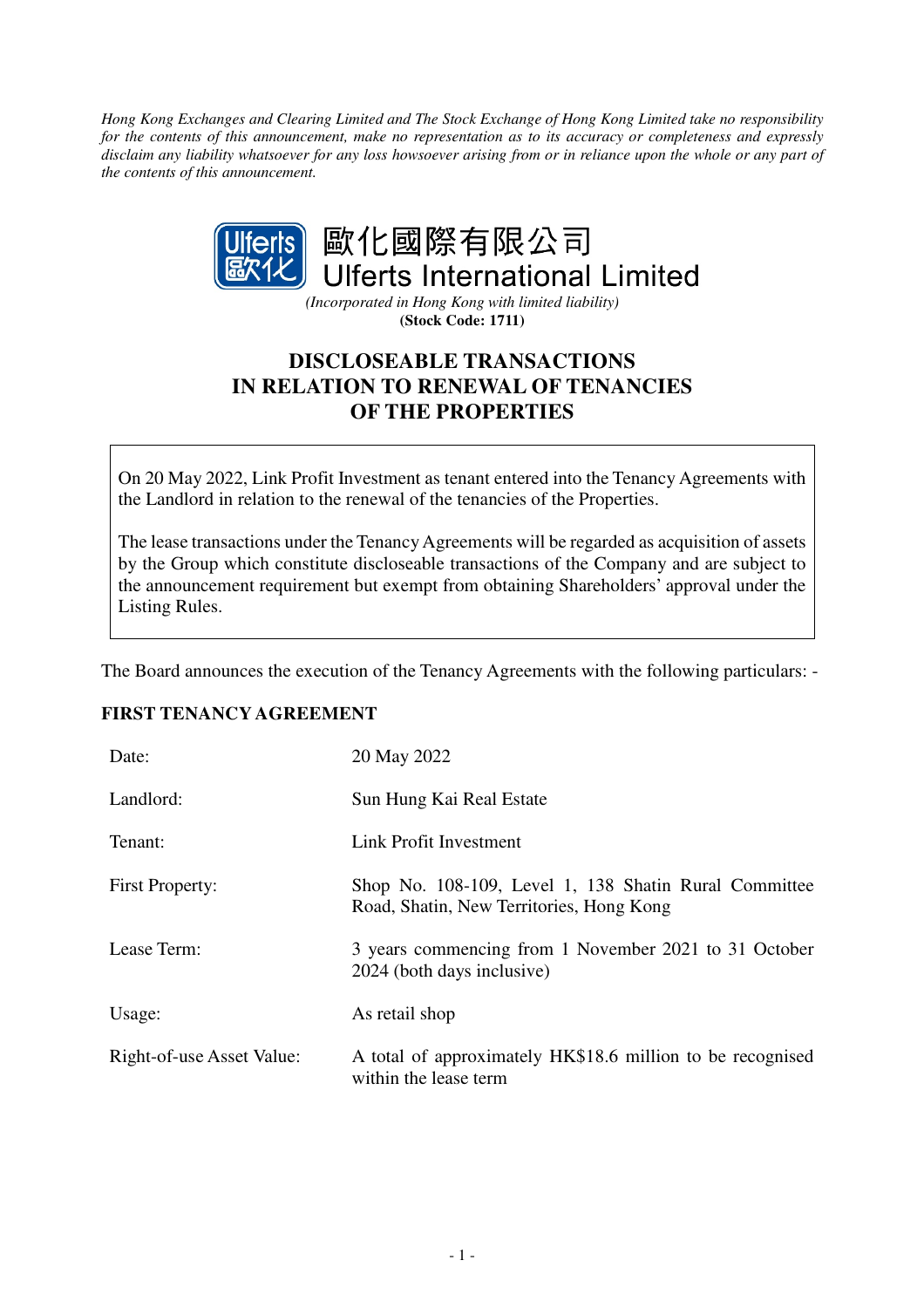### **SECOND TENANCY AGREEMENT**

| Date:                     | 20 May 2022                                                                                   |
|---------------------------|-----------------------------------------------------------------------------------------------|
| Landlord:                 | Sun Hung Kai Real Estate                                                                      |
| Tenant:                   | Link Profit Investment                                                                        |
| Second Property:          | Shop No. 306, Level 3, 138 Shatin Rural Committee Road,<br>Shatin, New Territories, Hong Kong |
| Lease Term:               | 3 years commencing from 17 September 2021 to 16 September<br>2024 (both days inclusive)       |
| Usage:                    | As retail shop                                                                                |
| Right-of-use Asset Value: | A total of approximately HK\$9.4 million to be recognised<br>within the lease term            |

### **INFORMATION OF THE LANDLORD**

The Landlord is a company incorporated in Hong Kong with limited liability principally engaged in real estate and general agencies business.

To the best knowledge, information and belief of the Directors having made all reasonable enquiries, the Landlord and its ultimate beneficial owners are Independent Third Parties.

### **REASONS AND BENEFITS FOR RENEWAL OF TENANCY AGREEMENTS**

The Company is an investment holding company and its subsidiaries are principally engaged in retail of home furniture.

Upon expiry of the tenancies of the Properties in 2021, the Group has been negotiating with the Landlord in respect of renewal of tenancies of the Properties and the relevant tenancies continued subsequently on a short term basis pending finalization of the renewed Tenancy Agreements. On the date of this announcement, the terms of the Tenancy Agreements were agreed by mutual consent and the Tenancy Agreements become effective retrospectively. The terms and conditions of the Tenancy Agreements are arrived at arm's length negotiation between the parties with reference to the prevailing market rental of similar properties in the nearby locations. The Directors considered that the terms and conditions of the Tenancy Agreements are fair and reasonable and the transactions are on normal commercial terms, in the ordinary and usual course of business and in the interests of the Company and its Shareholders as a whole.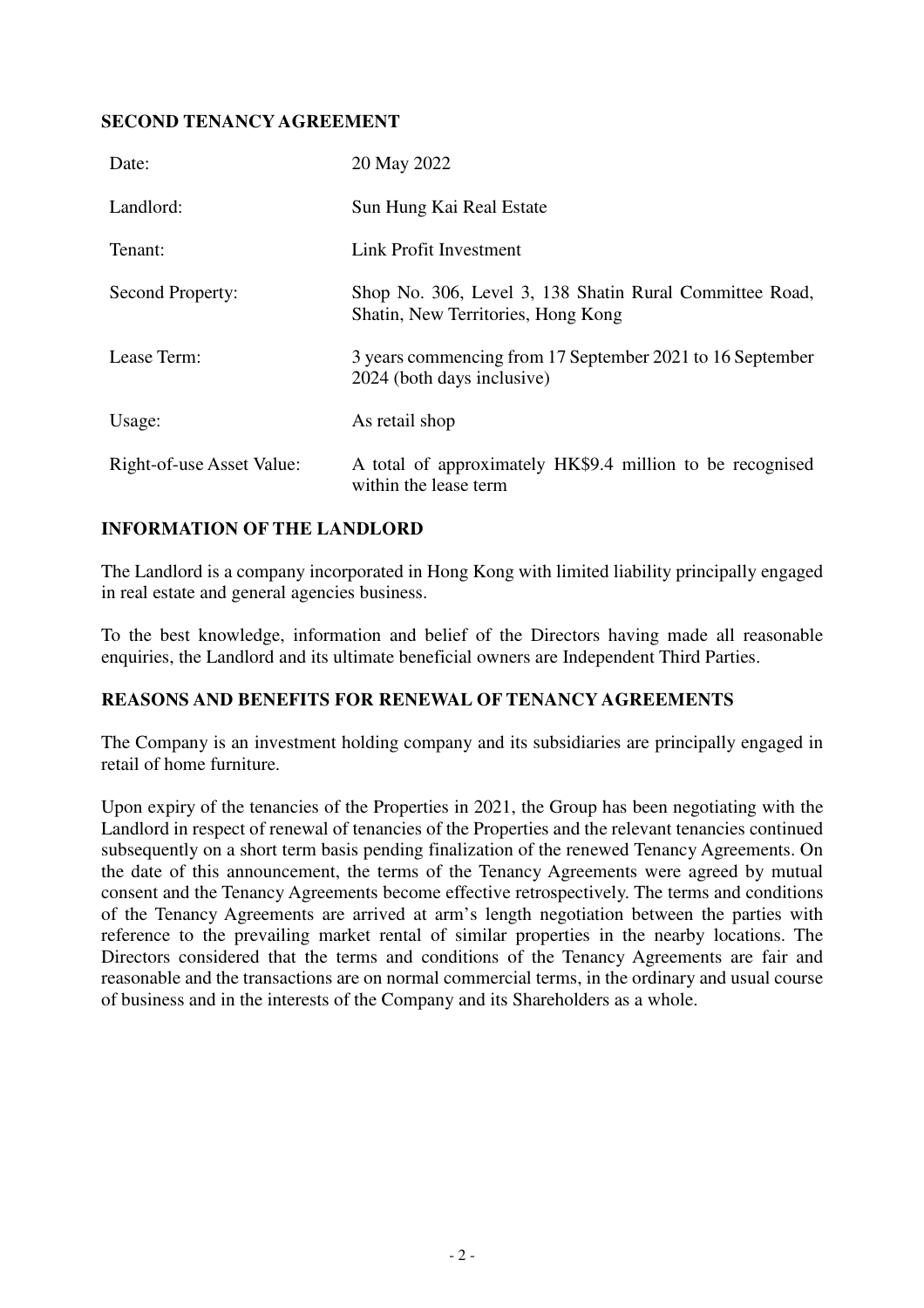## **LISTING RULES IMPLICATIONS**

In accordance with HKFRS 16 "Leases", the Group will recognise right-of-use assets in the consolidated financial statements of the Company in connection with the tenancies of the Properties. Accordingly, the lease transactions under the Tenancy Agreements will be regarded as acquisition of assets by the Group for the purpose of the Listing Rules.

As one or more of the applicable percentage ratios (as defined in the Listing Rules) in respect of the aggregated value of the right-of-use assets to be recognised under the Tenancy Agreements exceed 5% but are less than 25%, the transactions contemplated thereunder constitute discloseable transactions of the Company and are subject to the announcement requirement but exempt from obtaining Shareholders' approval Chapter 14 of the Listing Rules.

## **TERMS USED IN THIS ANNOUNCEMENT**

| "Board" or "Director(s)"                    | the board of directors of the Company                                                                                                                           |
|---------------------------------------------|-----------------------------------------------------------------------------------------------------------------------------------------------------------------|
| "Company"                                   | Ulferts International Limited, a company incorporated in Hong<br>Kong with limited liability, the issued shares of which are listed<br>on the Stock Exchange    |
| "First Property"                            | Shop No. 108-109, Level 1, 138 Shatin Rural Committee Road,<br>Shatin, New Territories, Hong Kong                                                               |
| "First Tenancy Agreement"                   | the tenancy agreement dated 20 May 2022 entered into between<br>the Landlord and the Tenant in relation to renewal of tenancy of<br>the First Property          |
| "Group"                                     | the Company and its subsidiaries from time to time                                                                                                              |
| "HK\$"                                      | Hong Kong dollars, the lawful currency of Hong Kong                                                                                                             |
| "HKFRS"                                     | Hong Kong Financial Reporting Standards issued by the Hong<br>Kong Institute of Certified Public Accountants                                                    |
| "Hong Kong"                                 | Hong Kong Special Administrative Region of the People's<br>Republic of China                                                                                    |
| "Independent Third<br>Party(ies)"           | third party independent of and not connected with the Company<br>and its connected persons (as defined in the Listing Rules)                                    |
| "Landlord" or "Sun Hung<br>Kai Real Estate" | Sun Hung Kai Real Estate (Sales and Leasing) Agency Limited,<br>a company incorporated in Hong Kong with limited liability,<br>being an Independent Third Party |
| "Listing Rules"                             | the Rules Governing the Listing of Securities on the Stock<br>Exchange                                                                                          |